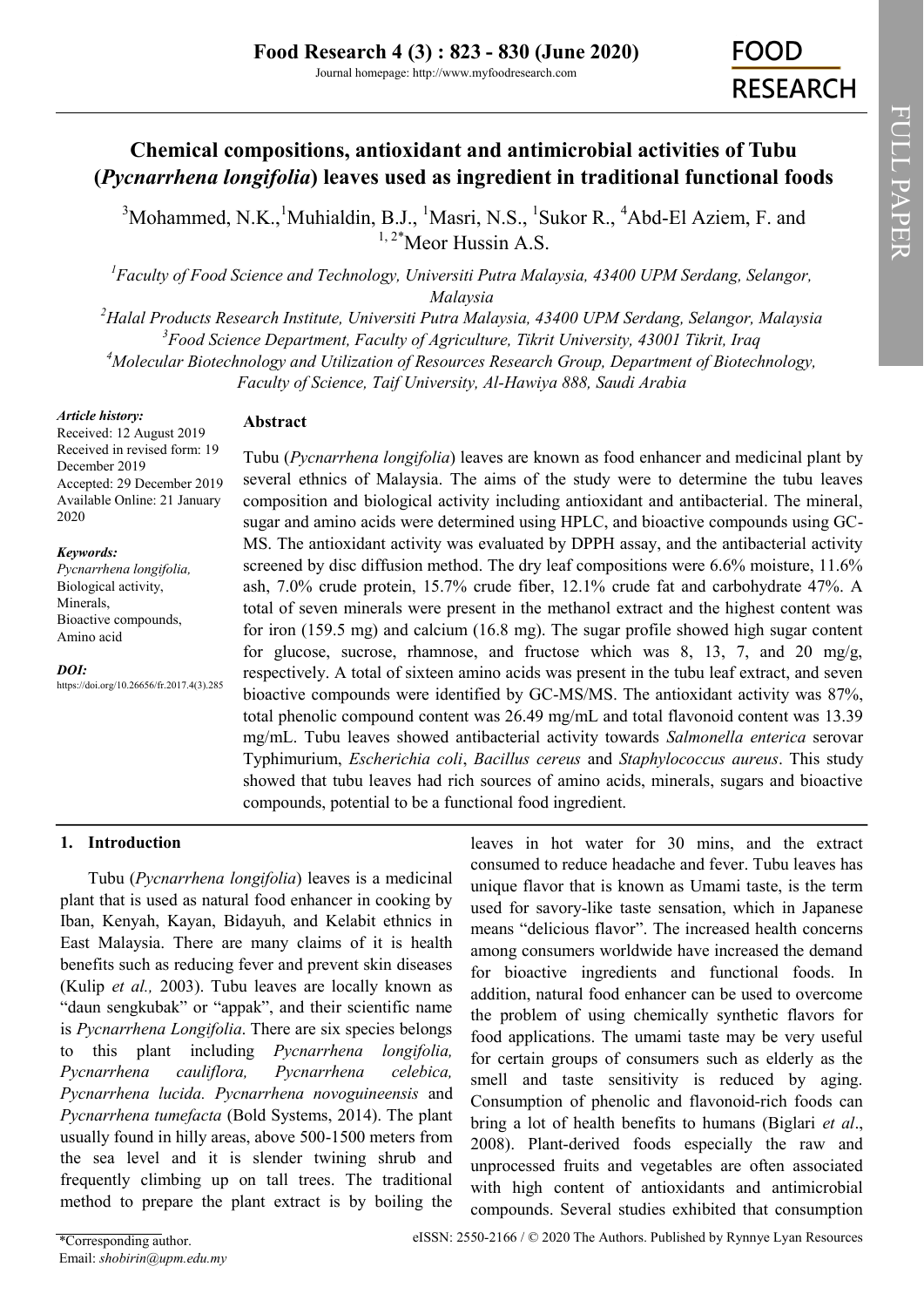of fruits and vegetables can lower the occurrence of heart disease, cancer, gastrointestinal and liver diseases (Shankar *et al*., 2007; Kampa *et al.,* 2007). There are several medicinal plants with valuable health benefits and have high potential for food applications but is not well studied such as tubu leaves. Therefore, this study aims to determine the content of mineral, sugar, amino acids, and bioactive compounds tubu leaves. Moreover, the antioxidant activity and antibacterial activity of the leaves extract will be evaluated.

# **2. Materials and methods**

## *2.1 Samples preparation*

Tubu leaves were obtained from the Universiti Putra Malaysia (UPM) from 5 years old trees. The leaves were collected from 3 different trees to observe any significant variations in content and activity. The sample selected was free from defects and mechanical damage. The leaves were immediately frozen at -18°C in the freezer for 24 hrs. The fine powder was obtained by grounding the leaves, which was passed through sieve number 212 mm to obtain a homogenous sample size and the powder was subjected to freeze dry (Scanvac Coolsafe, Scandinavia). Furthermore, 10 g of sample was soaked in 100 mL of 80% methanol in conical flask for two days and sample was extracted using rotary evaporator at 60° C and 90 rpm.

#### *2.2 Proximate analysis*

The proximate analysis of the samples for moisture, ash, crude protein, crude fiber, fat and carbohydrate according to the procedures described by AOAC International (2005). All the analyses were performed in triplicate.

## *2.3 Sugar and mineral analysis*

The sugar content of tubu leaves was determined following the method described by Shanmugavelan *et al*. (2013). The extract was prepared by dissolving 0.15 g of powder sample in 20 mL ethanol by well stirring for 20 mins at room temperature using a magnetic stirrer followed by sonication for 10 mins and further stirring for 5 mins. Then, the mixture was centrifuged at 4℃ in 3000 rpm for 10 mins. The supernatant solution was filtered through a 0.2 µm membrane filter and transferred into 1.5 mL vials. The sugar content was determined using High Pressure Liquid Chromatography (HPLC) (Waters 600 liquid chromatograph) connected with the detector (Model 410). The mobile phase was mixture of acetonitrile: water (80:20). For quantification and calibration, a standard solution mixture was prepared by dissolving glucose, sucrose, fructose, xylose and rhamnose in acetonitrile: water (50:50) mixture for four

different concentration levels (5000, 10000, 15000, 20000 ppm). Mineral analyses were determined using air -acetylene flame Atomic Absorption Spectrophotometer (Perkin Elmer, Japan). Seven elements of minerals that are sodium, potassium, calcium, magnesium, iron, copper and zinc were determined. The accuracy of the result was verified by the formula below.

## Formula of F-AAS =  $[RPM X 100/1000mL]/$  Mass

#### *2.4 Amino acid analysis using HPLC*

Amino acid content was carried out to determine the nutritional value of the tubu leaves. Amino acid analysis was determined following the method from Wang *et al.* (2010) with slight modification. The dried sample (0.57 g) was dissolved in 15 mL of 6N HCI and stored in the oven for 24 hrs. After that, 10 mL of AABA (internal standard) was added for each sample and the volumetric flask (50 mL) was made up with deionized water. The samples were filtered before the injection of 20  $\mu$ L of the sample for the analysis using HPLC (Waters 600 liquid chromatograph).

#### *2.5 GC/MS analysis*

The GC/MS analysis was carried out following the method of Kim and Shin *et al*. (2005) with some modification. Tubu leaves were extracted by using methanol 100% and the extract samples were injected into a CG–MS system (TSQ™ 8000 Evo Triple Quadrupole GC-MS/MS, Massachusetts, USA) using chromatography column: Thermo TR-5, (60.0 m  $\times$  0.25  $mm \times 0.25 \mu m$ ). Helium was used as the carrier gas at a flow rate of 1 mL/min. the temperature set at  $60^{\circ}$ C and then increased to 220°C (maintain for 1 min). The mass spectrum library (Wiley NBS 139) was used to determine the components of the extract by comparing the spectra obtained from the samples with the GC library against known standards. Each determination was carried out in triplicate and the identification of the compounds was confirmed by matching the peak spectra in Human Metabolome Database (HMDB).

#### *2.6 Antioxidant activity*

The antioxidant activity of tubu leaves was determined by using radical scavenging activity (DPPH) assay as described by Abdel-Hameed *et al.* (2012). One gram of the sample was dissolved in 50 mL of methanol at room temperature for 1 hr . The extract was filtered through the paper filter using vacuum filtration. The flavonoid and total phenolic contents of the sample were determined following the method described by Abdel-Hameed *et al.* (2012). The total phenolic contents of the samples were determined using Folin–Ciocalteu's reagent (FCR). The flavonoids content was determined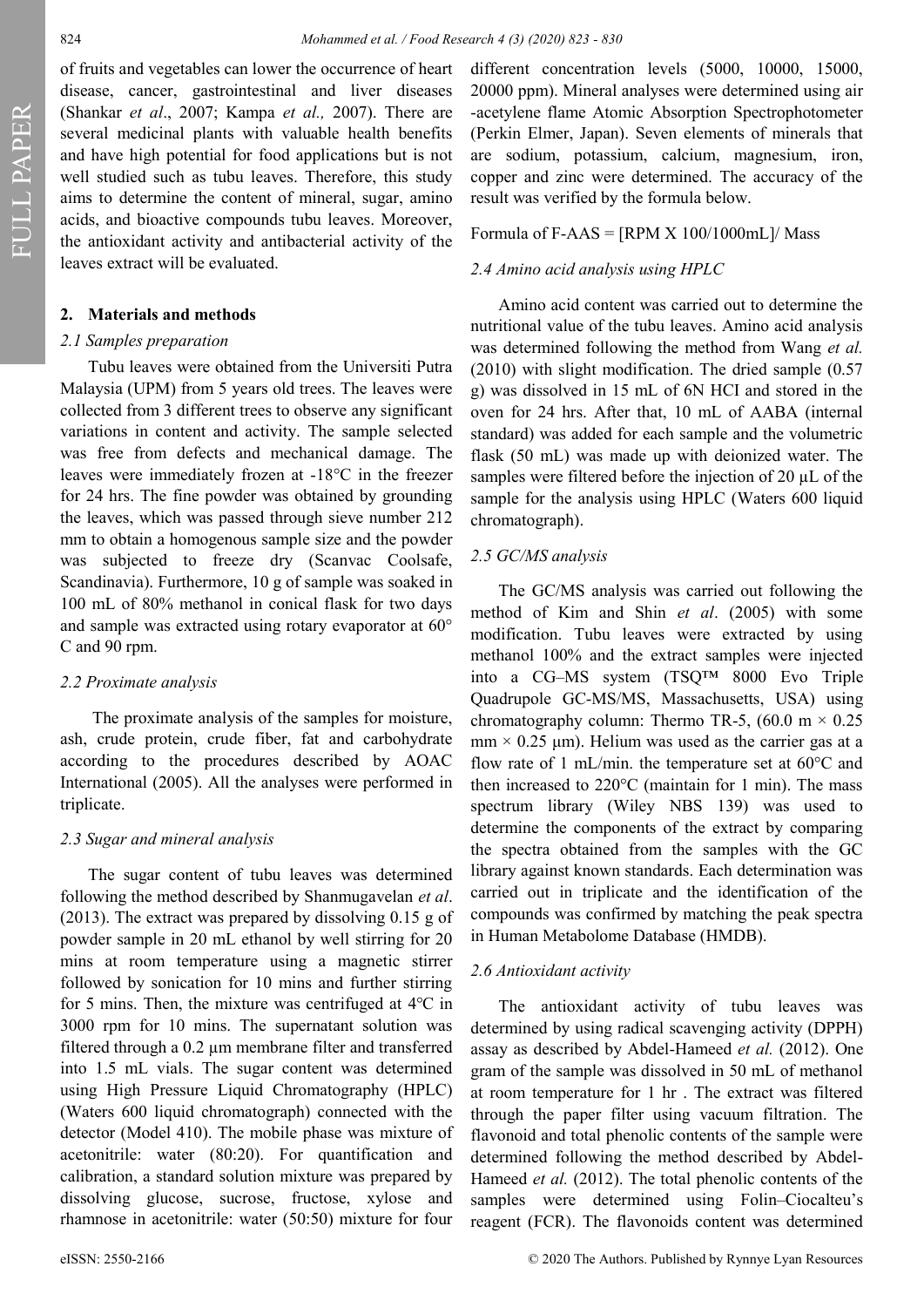by the aluminum chloride method using rutin as a reference compound.

# *2.7 Antibacterial activity*

The antibacterial activity test was carried out by using disc diffusion method against four namely *Salmonella enterica* serovar Typhimurium*, Escherichia coli, Bacillus cereus* and *Staphylococcus aureus*. The pathogen suspension was prepared by growing the bacteria in nutrient broth at 37°C for 24 hrs. The optical density was measured at wavelength 600 nm and the viable cells were determined using nutrient agar. The pathogen suspension was adjusted to approximately  $10<sup>6</sup>$ CFU/mL and seeded on nutrient agar plates by cotton swap. The tubu extract  $(15 \mu L)$  was dispensed on the 6 mm filter discs placed in nutrient agar plates. The agar plates were then incubated at 37ºC for 24 hrs. The diameter of the zones of complete inhibition was measured including the diameter of the positive control disc which is chloramphenicol 30 µg and negative control which is 100% methanol.

# *2.8 Statistical analysis*

All experiments were carried out in triplicate and the obtained data was analysed by one-way analysis of variance (ANOVA) using MINITAB16. The mean values difference was set at  $p<0.05$  which is considered significant.

## **3. Results and discussion**

# *3.1 Proximate analysis*

Table 1. Proximate analysis of tubu leaves

| Components    | Content  |
|---------------|----------|
| Moisture      | $6.60\%$ |
| Ash           | 11.60%   |
| Crude protein | 7.00%    |
| Crude fiber   | 15.70%   |
| Crude fat     | 12.10%   |
| Carbohydrate  | 47.60%   |

The proximate analysis was carried out to determine the constituent for the tubu leaves. The results showed high carbohydrate content in tubu leaves (Table 1). Moreover, these results confirmed that tubu leaves is a good source of protein as determined in this study. The other chemical compositions of dry tubu leaves were 6.6% moisture, 11.6% ash, 15.7% fiber and 12.1% crude fat. There are very limited data about tubu leaves and there are no previous proximate analysis results that can be used for comparison with the finding of this study. However, several approximate analyses for plant leaves demonstrated similar results for the chemical composition except for the fat content. In this study, the

fat content was observed to be very high for plant leaves as reported in previous studies (Oluwatoyin *et al*., 2012; Shukla *et al*., 2015).

# *3.2 Sugar and mineral analysis*

The sugar profile for tubu leaves is very important because they serve as a primary fuel for energy production of the body and for the biological functions. Several plant extracts are a rich source of sugars that can be used as food ingredients to improve the taste of the food products. The results showed four types of sugar were present in the leave extract namely glucose, sucrose, fructose and rhamnose at concentrations of 7.87, 12.83, 20 and 7.40, respectively (Table 2). The sugars present in the tubu leave extract are among the most important carbohydrates that provide energy for the body and they are important for the food industry as they have been used as alternative sweeteners (Levin *et al*., 1995). Goyal and Goyal (2010) studied the extract of stevia and the application in the food industry and the results showed that stevia extract is a suitable alternative biosweetener for bulk sugars. The benefits of using plant extract as bio-sweeteners involve the high content of other compounds that will improve the nutritional value of the food products. On the other hand, carbohydrates and sugars are used as an energy source for the growth and development of plants. The high content of sugars of tubu leaf is favorable for the food industry, and the dried leaves powder can be added to several foods to improve the taste and a source of natural energy.

Table 2. Sugar and minerals content of the dry tubu leaves

| Minerals content $mg/g$ |                 | Sugars content $mg/g$ |                  |  |
|-------------------------|-----------------|-----------------------|------------------|--|
| Cа                      | $16.8 \pm 0.22$ | Glucose               | $7.87 \pm 0.09$  |  |
| K                       | $6.6 \pm 0.14$  | Sucrose               | $12.83 \pm 0.42$ |  |
| Zn.                     | $0.6 \pm 0.43$  | Fructose              | $20.06\pm0.51$   |  |
| Na                      | $1.4 \pm 0.07$  | Rhamnose              | $7.40 \pm 1.70$  |  |
| Mg                      | $1.2 \pm 0.67$  |                       |                  |  |
| Fe                      | 159.5±0.79      |                       |                  |  |
| Cп                      | $3.5 \pm 0.24$  |                       |                  |  |

Results are expressed as mean of three values  $\pm$  standard deviation

The mineral content results showed the mineral mixture present in tubu leaves at different concentrations which include 16.8 mg/g, 6.6 mg/g, 0.6 mg/g, 1.4 mg/g, 1.2% mg/g, 159.5 mg/g and 3.5 mg/g for Ca, K, Zn, Na, Mg, Fe and Cu respectively. However, the highest mineral concentration was for Fe which is very important for the hemoglobin and myoglobin production in the body and enzymes activity including peroxidase, catalase, hydroxylase and flavin enzymes. In addition, tubu leaves are a very good source for the minerals Ca, Na and K that are important for the human diet and the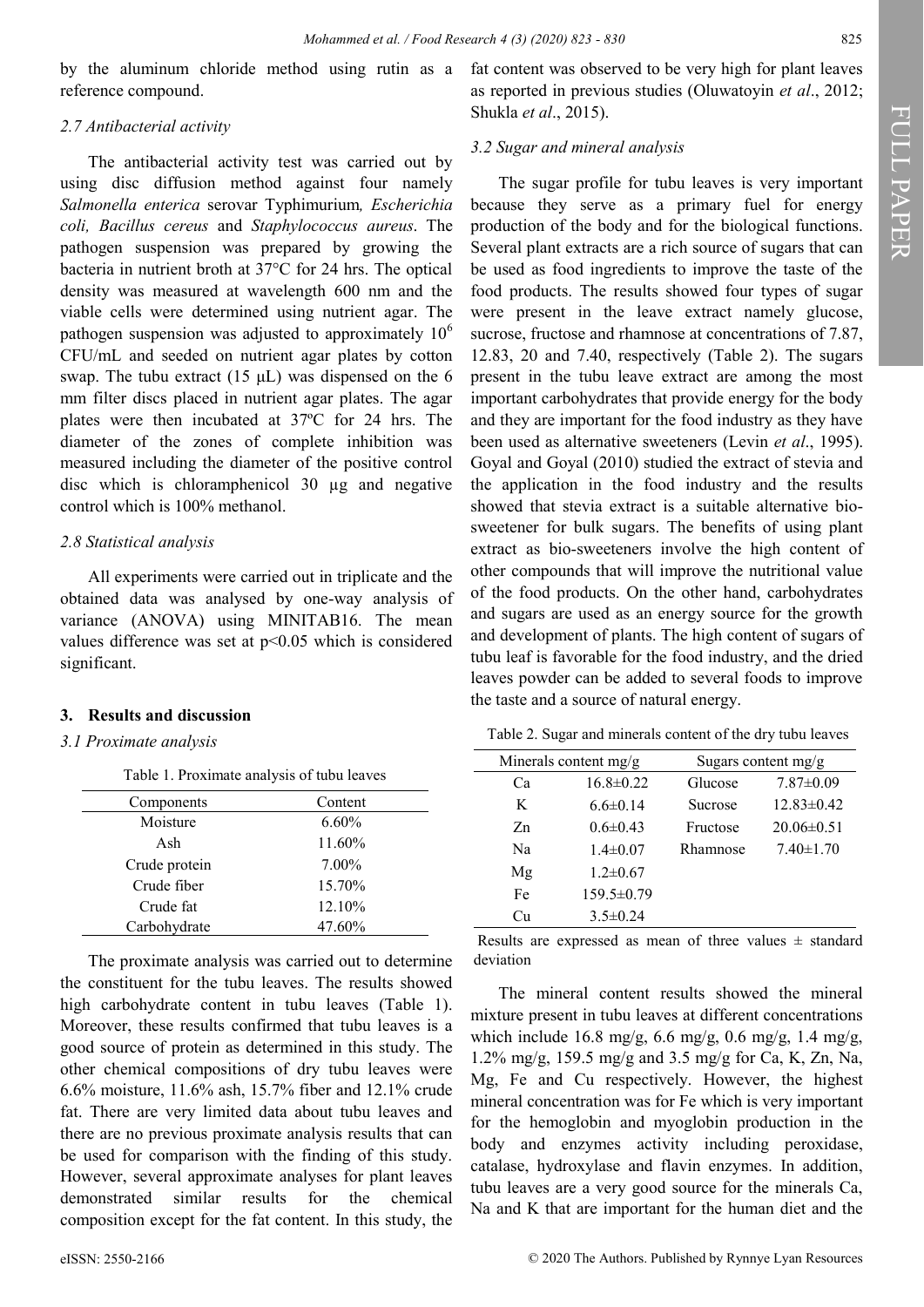FULL PAPER

daily recommended intake is >50 mg/day. The consumption of minerals is essential for the human body to maintain the normal growth rate and to support the immune system from infections (Barringer *et al*., 2003). In the previous study, researchers observed the enhancement of bone density due to the high intake of yogurt that contains several minerals and it was a very good source for minerals (Laird *et al*., 2017). However, excessive intake of certain minerals such as sodium may cause hypertension and it should be avoided (Hounsome *et al*., 2008; Belitz *et al.,* 2009). Plants are a promising source of essential minerals and trace elements that fulfil the nutritional needs to overcome the losses of nutritional compounds due to modern diets such as fast foods, generally favorite foods for kids.

# *3.3 Amino acid analysis*

Table 3. Amino acid content of the dry tubu leaves determined by HPLC

| Phenolic compound           | Content $(mg/g)$ |
|-----------------------------|------------------|
|                             |                  |
| Aspartic Acid (Asp)         | $36.60 \pm 0.09$ |
| Glutamic Acid (Glu)         | $37.66 \pm 0.09$ |
| Serine (Ser)                | $13.64 \pm 0.09$ |
| Glycine (Gly)               | 15.61            |
| Histidine (His)             | 6.05             |
| Arginine (Arg)              | 2.14             |
| Threonine+Alanine (Thr+Ala) | 22.64            |
| Proline (Pro)               | 15.16            |
| Tyrosine (Try)              | 9.57             |
| Valine (Val)                | 15.92            |
| Methionine (Met)            | 4.58             |
| Cystine (Cys)               | 1.32             |
| Isoleucine (Ile)            | 24.46            |
| Leucine (Leu)               | 22.83            |
| Phenylalanine (Phe)         | 16.21            |
| Lysine $(Lys)$              | 7.31             |

Results are expressed as mean of three values  $\pm$  standard deviation

The amino acid profile of tubu leaves extraction demonstrated the presence of 17 amino acids that were detected from HPLC analysis including glutamic acid, serine, glycine, histidine, arginine, threonine, alanine, proline, tyrosine, valine, methionine, cystine, isoleucine, leucine, phenylalanine and lysine (Table 3). Aspartic acid and glutamic acid were the highest amino acid occurred in tubu leaves at concentrations of 36.60 mg/g and 37.66 mg/g respectively. Additionally, cysteine was very low (1.32 mg/g) compared to other amino acids. Glutamate is one of the important amino acids that can provide savoury flavor and enhance the taste of food that was especially existed in current food product and food enhancer (Oruna-Concha *et al*., 2007; Jinap and Hajeb, 2010). The results in this study showed the presence of essential amino acids in tubu leaves that have several functions in human body such as, immune function,

hormones production, enzymes activity, and antibodies activity. The dried tubu leaves demonstrated promising potential as a functional ingredient for functional foods.

# *3.4 GC/MS analysis*

Seven bioactive compounds were identified by the GC-MS/MS analysis and these compounds have high biological activity in the human body. The compounds were detected at retintion time between 10-25 mins and highly matched with the MS data (Figure 1). The compounds found in tubu leaves had low molecular weights ranged between 204-390 Da (Table 4). The identified compounds had very well known biological activities, for example, á-Bourbonene which has antiinflammatory activity and broad-spectrum antimicrobial activity (Yu *et al.,* 2004). In addition, spathulenol was identified in the tubu extract and this compound was previously reported to play a very important role to improve the human immune system response to infections (Verdeguer *et al.,* 2009). The compound áylangene is food flavouring which has earthy and spicy tastes (Parker *et al*., 2007). Phenolic compounds are an important part of the human diet and they play an important role to improve the health of the consumers. Moreover, studies demonstrated that phenolic compounds have many biological activities including anticancer, anti-hypertension, anti-diabetic, antiinflammatory and antimicrobial (Cai *et al*., 2004). The results indicate that tubu leaves are not only important food flavour enhancer but also a valuable source of phenolic compounds that have several biological activities.

Table 4. Chemical compositions of tubu leaves identified by GC/MS

| No.            |                      | M.W | RT    | Composition % |
|----------------|----------------------|-----|-------|---------------|
| 1              | á-Bourbonene         | 204 | 10.32 | 0.5           |
| $\overline{2}$ | á-ylangene           | 204 | 11.15 | 0.46          |
| 3              | á-copaene            | 204 | 11.61 | 1.33          |
| 4              | Spathulenol          | 220 | 12.98 | 0.76          |
| 5              | Diethyl Phthalate    | 222 | 13.3  | 3.38          |
| 6              | Carbonic acid        | 390 | 15.37 | 3.85          |
|                | 17-Octadecynoic acid | 280 | 18.85 | 44.57         |

M.W: molecular weight, RT: retention time

#### *3.5 Antioxidant activity*

The results demonstrated very high antioxidant activity of tubu leaves extract (87%) indicated by DPPH assay. Plant extracts have antioxidant activity due to the high phenolic compound contents that have scavenging activity for free radicals and can reduce the oxidation stress in the body (Mohammed *et al*., 2016). AL‐Zuaidy *et al*. (2016) reported high antioxidant activity evaluated by DPPH for the ethanolic extract of *Melicope lunu-*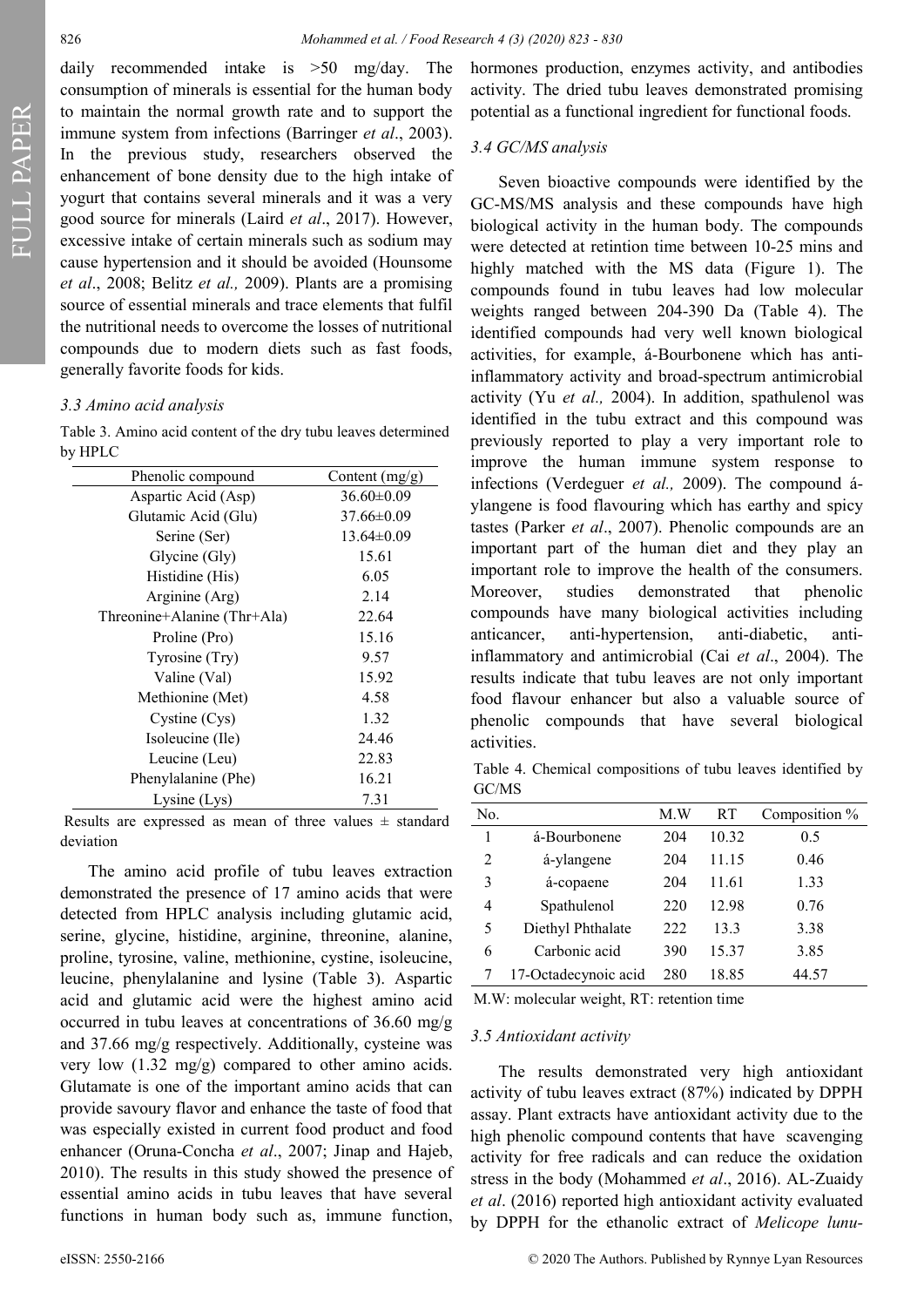

Figure 1. GC/MS chromatography analysis of tubu leaves extract

*ankenda* leaves which showed high inhibitory effect. This study finding was in compliance with results of Othman *et al*. (2014) as he studied four different local Malaysian plants namely *Melicope lunuankenda*, *Polygonum minus*, *Murraya koenigii* and *Eugenia polyantha* extracted with methanol demonstrated high antioxidant activity and phenolic compounds measured by DPPH assay and TPC. On the other hand, the total phenolic content of the tubu extract revealed a high content of total phenolic and total flavonoid compounds 26.49 mg/g and 13.39 mg/g, respectively (Table 5). Tubu leaves showed high value for the total phenolic compound (TPC) in compared to other herbs conducted from the same region. Wojdyło *et al*. (2007) reported that the TPC value for tubu leaves was high in comparison with other 15 leafy herbs from the same region. On the other hand, total flavonoid compound was 13.93 mg/mL which is also high value compared to other leafy vegetable samples in tropical countries. Researchers suggested that a great number of diseases can be prevented by high intakes of flavonoids (Kähkönen *et al*., 1999).

Table 5. Antioxidant activity, total phenolic compounds and total flavonoid compounds of tubu leaves

| Antioxidant                    | Content                |
|--------------------------------|------------------------|
| <b>DPPH</b>                    | $87.27 \pm 0.25\%$     |
| Total phenolic compound (TPC)  | $26.49 \pm 2.78$ mg/mL |
| Total flavonoid compound (TFC) | $13.39 \pm 3.31$ mg/mL |

Results are expressed as mean of three values  $\pm$  standard deviation

## *3.6 Antibacterial activity*

The antibacterial activity of tubu leaves was determined by disc diffusion method and is measured by the clear zone around the discs in mm. The methanolic extract obtained from tubu leaves was tested using the disc diffusion assay at different concentrations including 80, 60, 40, and 20 mg/mL against two Gram-positive (*E. coli* and *S. enterica* serovar Typhimurium) and two Gram-negative (*B. cereus* and *S. aureus*) pathogenic bacteria. The results demonstrated the effects of tubu extract on four selected pathogens and the correlation between antibacterial activity and the extract concentration (Table 6). The antibacterial activity of tubu leaves was moderated and slightly increased with higher concentrations. The extract inhibited the growth of the four selected pathogens and the most sensitive pathogen was *S. aureus*. However, the positive control showed strong antibacterial activity and the diameter ranged between 14 and 24 mm, while the negative control did not show any antibacterial activity. The antibacterial activity of plant extracts is suggested to be due to the presence of high content of phenolic compounds (Bhalodia and Shukla, 2011). In this study, tubu leaves extract demonstrated the correlation between the high content of phenolic compounds and flavonoids, and the antibacterial activity. The results study showed the potential applications of the dried tubu leaves and their extract as ingredients bio-preservative agent in functional foods.

# **4. Conclusion**

Tubu leaves were found to be a rich source of minerals, sugars, amino acids, and bioactive compounds. The content of amino acid and the bioactive compounds is higher than other plants in the same region. The high sugar content included glucose, sucrose, rhamnose, and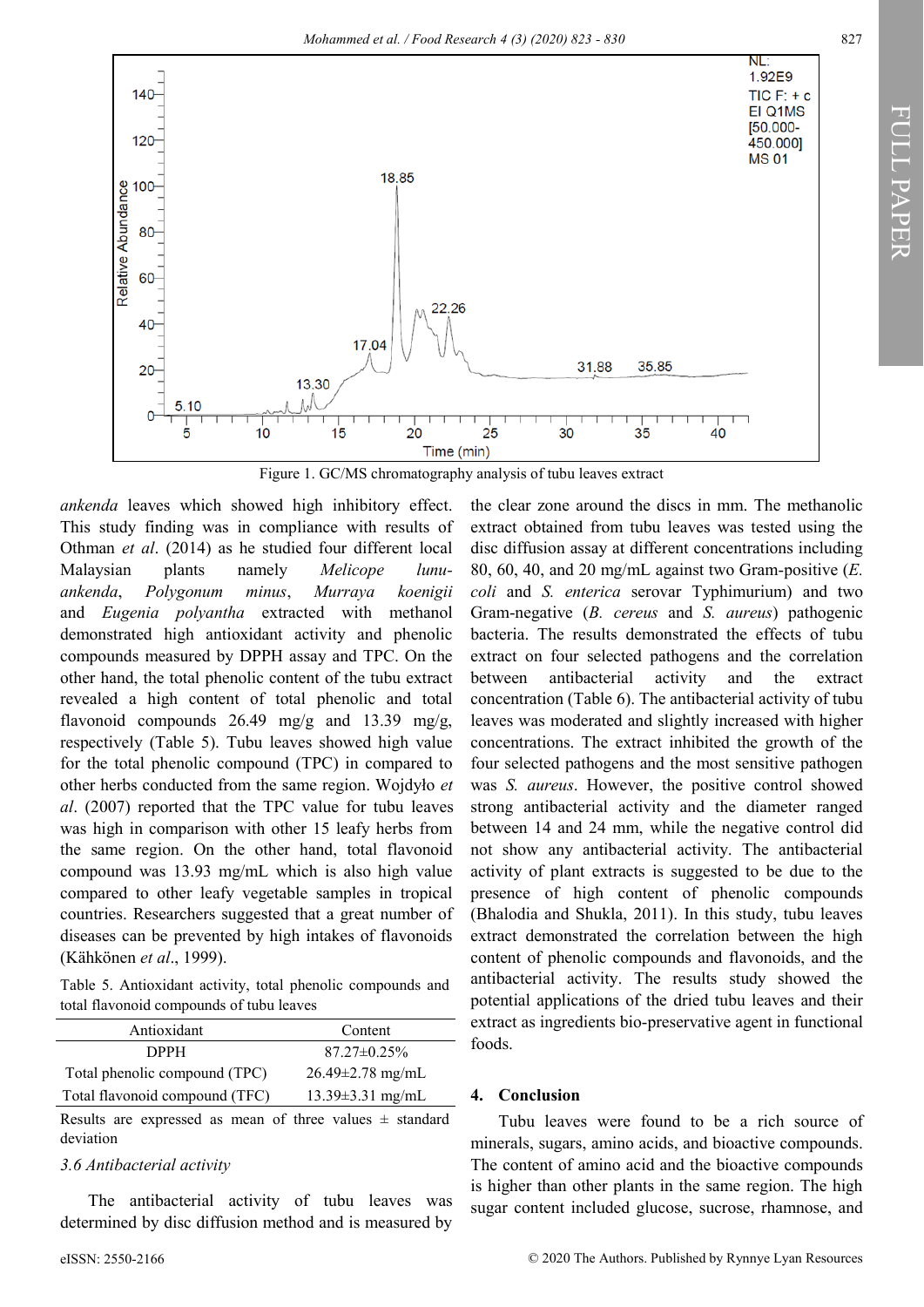FULL PAPER

#### 828 *Mohammed et al. / Food Research 4 (3) (2020) 823 - 830*

| Table 6. Antibacterial activities of the tubu leaves extracts against selected pathogens after 24 hrs incubation at $37^{\circ}$ C |  |  |  |
|------------------------------------------------------------------------------------------------------------------------------------|--|--|--|
|                                                                                                                                    |  |  |  |

|                            | Escherichia coli              | Bacillus cereus          | Salmonella enterica serovar<br>Typhimurium | Staphylococcus aureus    |  |
|----------------------------|-------------------------------|--------------------------|--------------------------------------------|--------------------------|--|
| 80% extract                | $7.67 \pm 0.58$ <sup>ab</sup> | $8.67 \pm 0.58^{\rm b}$  | $7.00 \pm 0.00^b$                          | $9.33 \pm 0.58^{\rm b}$  |  |
| $60\%$ extract             | $7.67 \pm 0.58$ <sup>ab</sup> | $8.00 \pm 0.00^{\rm b}$  | $7.00 \pm 0.00^b$                          | $8.67 \pm 0.58^{\rm bc}$ |  |
| $40\%$ extract             | $7.00 \pm 0.00^b$             | $7.67 \pm 0.58^{\rm b}$  | $7.00 \pm 0.00^b$                          | $7.67 \pm 0.58^{\rm bc}$ |  |
| $20\%$ extract             | $7.33 \pm 0.58^b$             | $7.33 \pm 0.58^b$        | $6.33 \pm 0.58^b$                          | $7.33 \pm 0.58^{\rm bc}$ |  |
| Negative control           | $6.00 \pm 0.00^a$             | $6.00 \pm 0.00^a$        | $6.00 \pm 0.00^a$                          | $6.00 \pm 0.00^a$        |  |
| Positive control           | $14.00 \pm 6.08^a$            | $42.67 \pm 1.53^{\circ}$ | $19.00 \pm 3.61^{\circ}$                   | $22.67 \pm 2.52^{\circ}$ |  |
| Chloramphenicol $30 \mu$ g |                               |                          |                                            |                          |  |

Results are expressed as mean of three values  $\pm$  standard deviation. The same superscripts in the same column denote no significant different (p>0.05).

fructose found in tubu leaves can improve the flavor when added to selected foods. In addition, phenolic and flavonoid content of tubu leaves were in a considerable amount that can be used as a natural antioxidant source. Moreover, the antibacterial activity of tubu leaves can enhance the functional properties of foods. Tubu leaves can be commercialized as a new natural food flavor enhancers and bioactive ingredients for functional foods. Further study should be carried to determine the cytotoxicity of the powder and optimize the quantity to be added to foods for optimum function. Moreover, the effect of food process on the bioactive compounds and their biological activity should be considered for future studies.

## **Conflict of Interest**

The authors declare no conflict of interest.

## **Acknowledgment**

This work was supported by the FRGS grant from Malaysian Ministry of Higher Education with the grant number 02-02-13-1353FR.

# **References**

- Abdel-Hameed, E.S.S., Bazaid, S.A. and Shohayeb, M.M. (2012). Total phenolics and antioxidant activity of defatted fresh Taif rose, Saudi Arabia. *British Journal of Pharmaceutical Research*, 2(3), 129-140.<https://doi.org/10.9734/BJPR/2012/1493>
- AL‐Zuaidy, M.H., Hamid, A.A., Ismail, A., Mohamed, S., Abdul Razis, A.F., Mumtaz, M.W. and Salleh, S.Z. (2016). Potent Antidiabetic Activity and Metabolite Profiling of *Melicope lunu‐ankenda* Leaves. *Journal of Food Science*, 81(5), C1080- C1090. [https://doi.org/10.1111/1750](https://doi.org/10.1111/1750-3841.13293)-3841.13293
- AOAC International. (2005). Official methods of analysis of AOAC International. Arlington, USA: AOAC International.
- Barringer, T.A., Kirk, J.K., Santaniello, A.C., Foley,

K.L. and Michielutte, R. (2003). Effect of a Multivitamin and Mineral Supplement on Infection and Quality of Life: A Randomized, Double-Blind, Placebo-Controlled Trial. *Annals of Internal Medicine*. 138(5), 365–371. [https://](https://doi.org/10.7326/0003-4819-138-5-200303040-00005) [doi.org/10.7326/0003](https://doi.org/10.7326/0003-4819-138-5-200303040-00005)-4819-138-5-200303040-00005

- Belitz, H.D., Grosch, W. and Schieberle, P. (Eds.) (2009). Food Chemistry, 4th ed., p. 62-63. Heidelberg, Germany: Springer.
- Bhalodia, N.R. and Shukla, V.J. (2011). Antibacterial and antifungal activities from leaf extracts of *Cassia fistula* L.: An ethnomedicinal plant. *Journal of Advanced Pharmaceutical Technology and Research*, 2(2), 104-109. [https://](https://doi.org/10.4103/2231-4040.82956) [doi.org/10.4103/2231](https://doi.org/10.4103/2231-4040.82956)-4040.82956
- Biglari, F., AlKarkhi, A.F. and Easa, A.M. (2008). Antioxidant activity and phenolic content of various date palm (*Phoenix dactylifera*) fruits from Iran. Food Chemistry, 107(4), 1636-1641. [https://](https://doi.org/10.1016/j.foodchem.2007.10.033) [doi.org/10.1016/j.foodchem.2007.10.033](https://doi.org/10.1016/j.foodchem.2007.10.033)
- Bold Systems. (2014). *Pycnarrhena longifolia* {species}- Magnoliophyta; Magnoliopsida; Ranunculales; Menispermaceae; Pycnarrhena. Retrieved 17<sup>th</sup> May 2016 from [http://www.boldsystems.org/index.php/](about:blank) [Taxbrowser\\_Taxonpage?taxid=554278](about:blank)
- Cai, Y., Luo, Q., Sun, M. and Corke, H. (2004). Antioxidant activity and phenolic compounds of 112 traditional Chinese medicinal plants associated with anticancer. *Life Sciences*, 74, 2157-2184. [https://](https://doi.org/10.1016/j.lfs.2003.09.047) [doi.org/10.1016/j.lfs.2003.09.047](https://doi.org/10.1016/j.lfs.2003.09.047)
- Goyal, S.K. and Goyal, R.K. (2010). Stevia (*Stevia rebaudiana*) a bio-sweetener: a review. *International journal of food sciences and nutrition*, 61(1), 1-10. <https://doi.org/10.3109/09637480903193049>
- Hounsome, N., Hounsome, B., Tomos, D. and Edwards‐ Jones, G. (2008). Plant metabolites and nutritional quality of vegetables. *Journal of Food Science*, 73 (4), R48-R65. [https://doi.org/10.1111/j.1750](https://doi.org/10.1111/j.1750-3841.2008.00716.x)- [3841.2008.00716.x](https://doi.org/10.1111/j.1750-3841.2008.00716.x)
- Jinap, S. and Hajeb, P. (2010). Glutamate. Its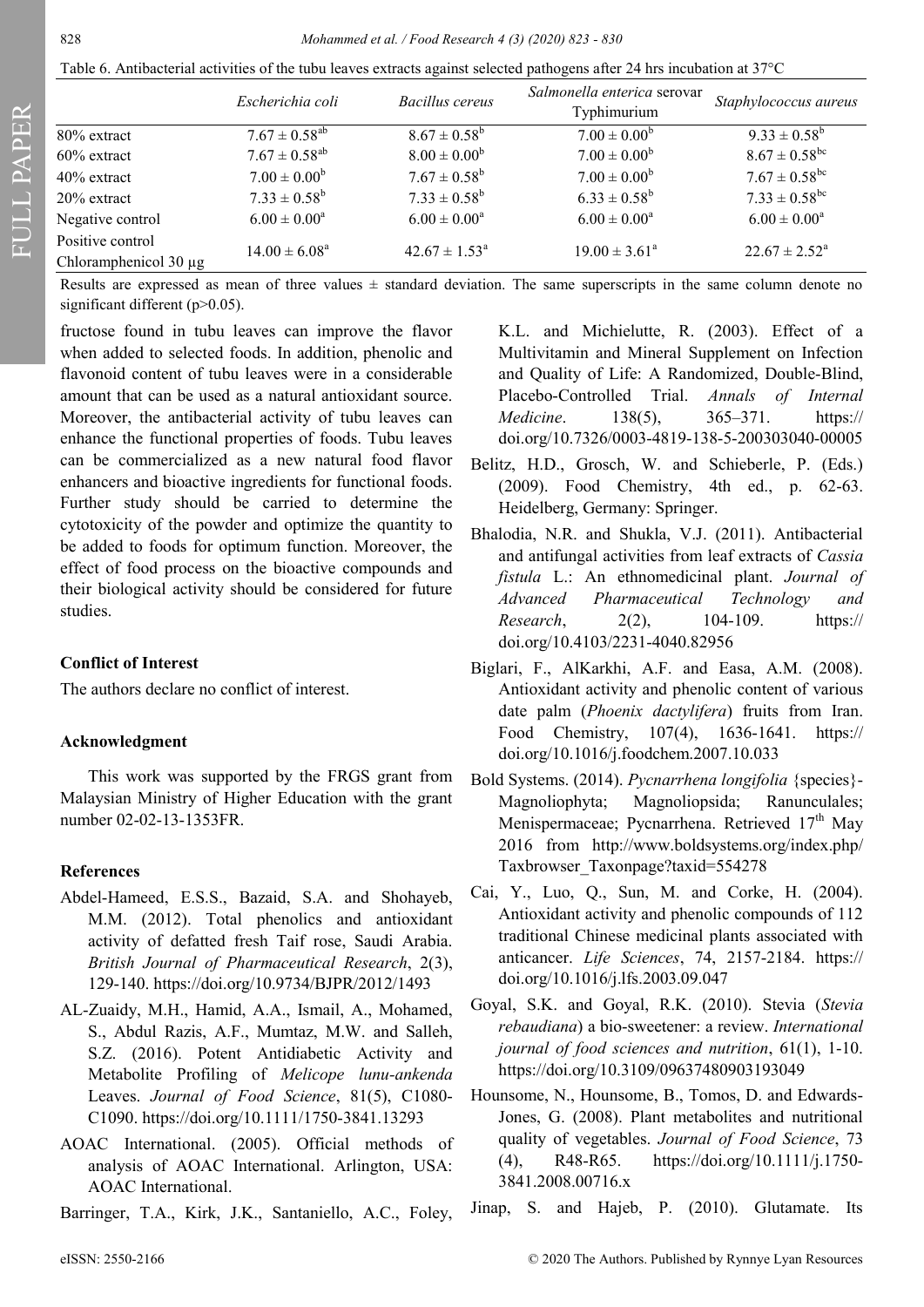applications in food and contribution to health. *Appetite*, 55(1), 1-10. [https://doi.org/10.1016/](https://doi.org/10.1016/j.appet.2010.05.002) [j.appet.2010.05.002](https://doi.org/10.1016/j.appet.2010.05.002)

- Kähkönen, M.P., Hopia, A.I., Vuorela, H.J., Rauha, J.P., Pihlaja, K., Kujala, T.S. and Heinonen, M. (1999). Antioxidant activity of plant extracts containing phenolic compounds. *Journal of Agricultural and Food Chemistry*, 47(10), 3954-3962. [https://](https://doi.org/10.1021/jf990146l) [doi.org/10.1021/jf990146l](https://doi.org/10.1021/jf990146l)
- Kampa, M., Nifli, A.P., Notas, G. and Castanas, E. (2007). Polyphenols and cancer cell growth. In Amara, S.G., Bamberg, E., Fleischmann, B., Gudermann, T., Hebert, S.C., Jahn, R., Lederer, W.J., Lill, R., Miyajima, A., Offermanns, S. and Zechner, R. (Eds.). Reviews of physiology, biochemistry and pharmacology, p. 79-113. Berlin, Germany: Springer. [https://](https://doi.org/10.1007/112_2006_0702) [doi.org/10.1007/112\\_2006\\_0702](https://doi.org/10.1007/112_2006_0702)
- Kim, Y.S. and Shin, D.H. (2005). Volatile components and antibacterial effects of pine needle (*Pinus densiflora* S. and Z.) extracts. *Food Microbiology*, 22(1), 37-45. [https://doi.org/10.1016/](https://doi.org/10.1016/j.fm.2004.05.002) [j.fm.2004.05.002](https://doi.org/10.1016/j.fm.2004.05.002)
- Kulip, J. (2003). An ethnobotanical survey of medicinal and other useful plants of Muruts in Sabah, Malaysia. *Telopea*, 10(1), 81-98. [https://](https://doi.org/10.7751/telopea20035608) [doi.org/10.7751/telopea20035608](https://doi.org/10.7751/telopea20035608)
- Laird, E. Molloy, A.M., McNulty, H., Ward, M., McCarroll, K., Hoey, L., Hughes, C.F., Cunningham, C., Strain, J.J.M. and Casey, C. (2017). Greater yogurt consumption is associated with increased bone mineral density and physical function in older adults. *Osteoporos International,* 28, 2409-2419. [https://doi.org/10.1007/s00198](https://doi.org/10.1007/s00198-017-4049-5)-017-4049-5
- Levin, G.V., Zehner, L.R., Saunders, J.P. and Beadle, J.R. (1995). Sugar substitutes: their energy values, bulk characteristics, and potential health benefits. *The American Journal of Clinical Nutrition*, 62(5), 1161S-1168S. [https://](https://doi.org/10.1093/ajcn/62.5.1161S) [doi.org/10.1093/ajcn/62.5.1161S](https://doi.org/10.1093/ajcn/62.5.1161S)
- Mohammed, N.K., Abd Manap, M.Y., Tan, C.P., Muhialdin, B.J., Alhelli, A.M. and Meor Hussin A.S. (2016). The Effects of Different Extraction Methods on Antioxidant Properties, Chemical Composition, and Thermal Behavior of Black Seed (*Nigella sativa* L.) Oil. *Evidence-Based Complementary and Alternative Medicine*, 2016, 6273817. [https://](https://doi.org/10.1155/2016/6273817) [doi.org/10.1155/2016/6273817](https://doi.org/10.1155/2016/6273817)
- Oruna-Concha, M. J., Methven, L., Blumenthal, H., Young, C. and Mottram, D.S. (2007). Differences in glutamic acid and 5'-ribonucleotide contents between flesh and pulp of tomatoes and the relationship with umami taste. *Journal of Agricultural and Food*

*Chemistry*, 55, 5776-5780. [https://doi.org/10.1021/](https://doi.org/10.1021/jf070791p) [jf070791p](https://doi.org/10.1021/jf070791p)

- Othman, A., Mukhtar, N.J., Ismail, N.S. and Chang, S.K. (2014). Phenolics, flavonoids content and antioxidant activities of 4 Malaysian herbal plants. *International Food Research Journal*, 21(2), 759-766.
- Parker, M., Pollnitz, A.P., Cozzolino, D., Francis, I.L. and Herderich, M.J. (2007). Identification and quantification of a marker compound for 'pepper' aroma and flavor in shiraz grape berries by combination of chemometrics and gas chromatography-mass spectrometry. *Journal of Agricultural and Food Chemistry*, 55(15), 5948- 5955. <https://doi.org/10.1021/jf0705320>
- Shankar, S., Ganapathy, S. and Srivastava, R.K. (2007). Green tea polyphenols: biology and therapeutic implications in cancer. *Frontiers in Bioscience*, 12, 4881–4899. <https://doi.org/10.2741/2435>
- Shanmugavelan, P., Kim, S.Y., Kim, J.B., Kim, H.W., Cho, S.M., Kim, S.N., Kim, S.Y., Cho, Y.S. and Kim, H.R. (2013). Evaluation of sugar content and composition in commonly consumed Korean vegetables, fruits, cereals, seed plants, and leaves by HPLC-ELSD. *Carbohydrate Research*, 380, 112- 117.<https://doi.org/10.1016/j.carres.2013.06.024>
- Verdeguer, M., Blázquez, M.A. and Boira, H. (2009). Phytotoxic effects of *Lantana camara, Eucalyptus camaldulensis and Eriocephalus africanus* essential oils in weeds of Mediterranean summer crops. *Biochemical Systematics and Ecology*, 37(4), 362- 369.<https://doi.org/10.1016/j.bse.2009.06.003>
- Wang, L., Xu, R., Hu, B., Li, W., Sun, Y., Tu, Y. and Zeng, X. (2010). Analysis of free amino acids in Chinese teas and flower of tea plant by high performance liquid chromatography combined with solid-phase extraction. *Food Chemistry*, 123(4), 1259-1266. [https://doi.org/10.1016/](https://doi.org/10.1016/j.foodchem.2010.05.063) [j.foodchem.2010.05.063](https://doi.org/10.1016/j.foodchem.2010.05.063)
- Wojdyło, A., Oszmiański, J. and Czemerys, R. (2007). Antioxidant activity and phenolic compounds in 32 selected herbs. *Food Chemistry*, 105(3), 940-949. <https://doi.org/10.1016/j.foodchem.2007.04.038>
- Yu, J., Lei, J., Yu, H., Cai, X. and Zou, G. (2004). Chemical composition and antimicrobial activity of the essential oil of *Scutellaria barbata*. *Phytochemistry*, 65(7), 881-884. [https://](https://doi.org/10.1016/j.phytochem.2004.02.005) [doi.org/10.1016/j.phytochem.2004.02.005](https://doi.org/10.1016/j.phytochem.2004.02.005)
- Oluwatoyin Orhuamen, E., Kehinde Stephen, O. and Christiana Oreoluwa, A. (2012). Proximate Analysis of Fresh and Dry Leaves of *Telfairia occidentalis* (Hook. f.) and *Talinum triangulare* (Jacq.) Willd. *Hrvatski časopis za prehrambenu tehnologiju,*

eISSN: 2550-2166 © 2020 The Authors. Published by Rynnye Lyan Resources